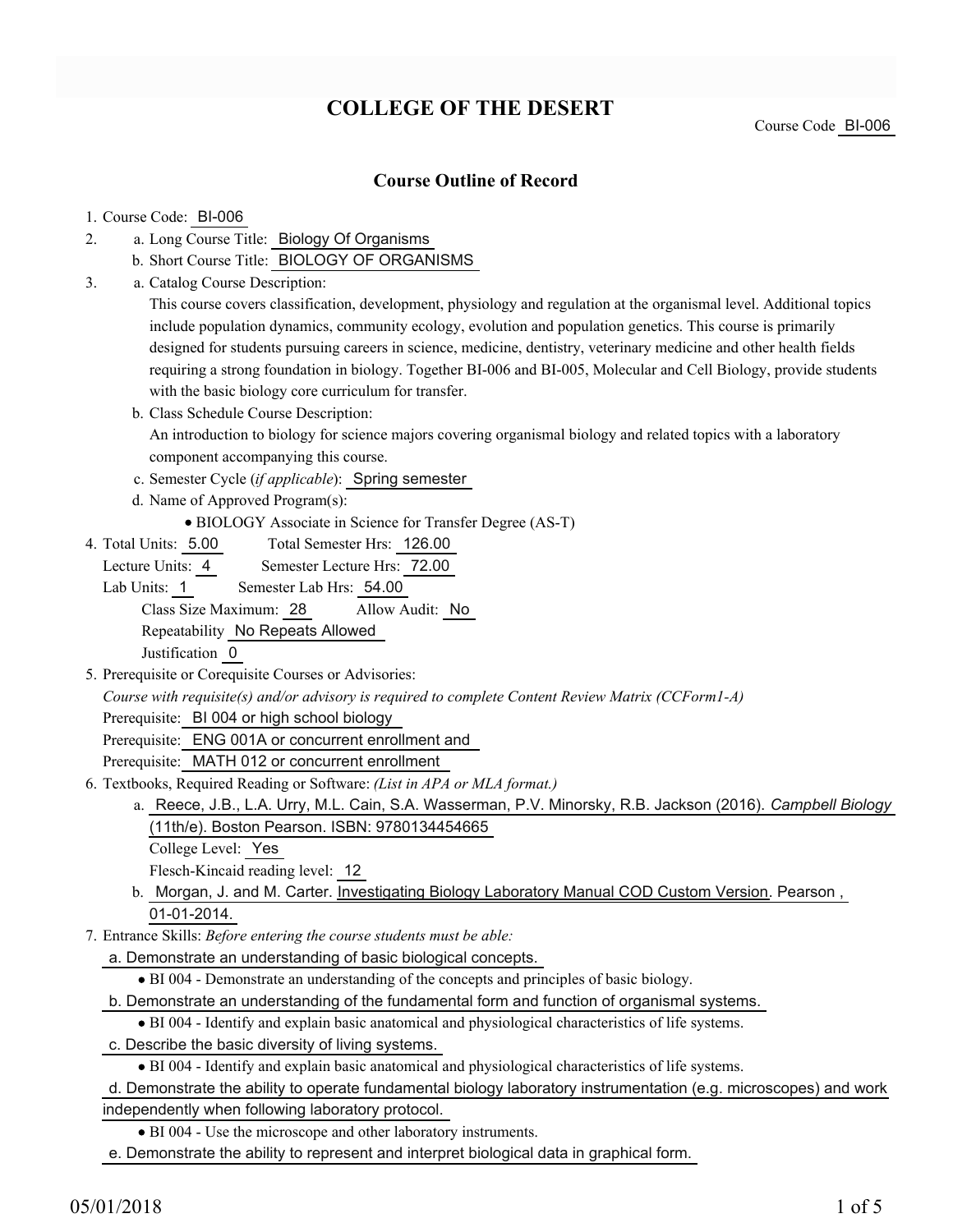# BI 006-Biology Of Organisms

MATH 012 - Analyze parametric and polar equations, functions and graphs.

f. Demonstrate the ability to apply the concepts of mathematical limits to problems involving population dynamics and evolution.

MATH 012 - Communicate mathematics effectively using proper terminology in both verbal and written expressions.

g. Demonstrate the ability to select, develop and organize ideas in a structured format.

- ENG 001A Develop ideas coherently in writing through the drafting process.
- ENG 001A Write thesis statements, topic sentences, and ideas in an organized way in multi-page essays.
- 8. Course Content and Scope:

Lecture:

- 1. Darwinian evolution including: pre-Darwinian views, the origin of Darwinism, signs of evolution, biogeography, the fossil record, comparative anatomy and embryology, molecular biology.
- 2. Macroevolution including: how fossils form, mechanisms of macroevolution, tracing phylogeny.
- 3. The origin of species including: reproductive barriers to speciation, biogeography of speciation, genetic mechanisms of speciation.
- 4. The origins of life including: early earth, abiotic synthesis of organic monomers and polymers, the formation of protobionts, the origins of genetic information.
- 5. The origins of eukaryotes and protists.
- 6. Plant diversity and the colonization of land, as well as plant structure, growth, and development.
- 7. Fungi, including: the diversity of fungi, ecological importance of fungi, evolution of fungi.
- 8. Invertebrates and the origin of animal diversity, including: defining "animals", and animal phylogeny.
- 9. Vertebrate genealogy, including: the origin of vertebrates.
- 10. Animal anatomy and physiology with an emphasis on human physiology, covering nutrition, circulation and gas exchange, osmoregulation and excretion, nervous system and sensory and motor mechanisms.
- 11. Ecology, including: the scope of ecology, terrestrial, freshwater, and marine biomes, environmental diversity of biomes, homeostasis and allocation.
- 12. Population ecology, including: density and dispersion, population growth, regulation of population size, human population growth.
- 13. Community ecology, including: population interactions, community structure, succession, conservation.
- 14. Ecosystems, including: trophic levels and food webs, energy flow, chemical cycling, human intrusions in ecosystem dynamics.

Lab: *(if the "Lab Hours" is greater than zero this is required)*

a. Animal behavior. b. Characteristics and diversity of protists. c. General characteristics of plants, plant life cycles, green algae as the ancestors of plants, diversity of plants. d. General characteristics of fungi, growth and reproduction of fungi, life cycles of fungi. e. Diversity of invertebrates. f. Diversity of vertebrates, development, and body plans. g. Plant anatomy.

9. Course Student Learning Outcomes:

#### 1.

Apply the scientific process.

 $\mathcal{D}$ 

Develop laboratory techniques (such as light microscopy, recording experimental data, and an understanding of principles of laboratory safety).

3.

Demonstrate the ability to read, understand, and critically review scientific papers.

4.

Recognize the relationship between structure and function at all levels: molecular, cellular, and organismal.

### 5.

Recognize the ecological relationships between organisms and their environments.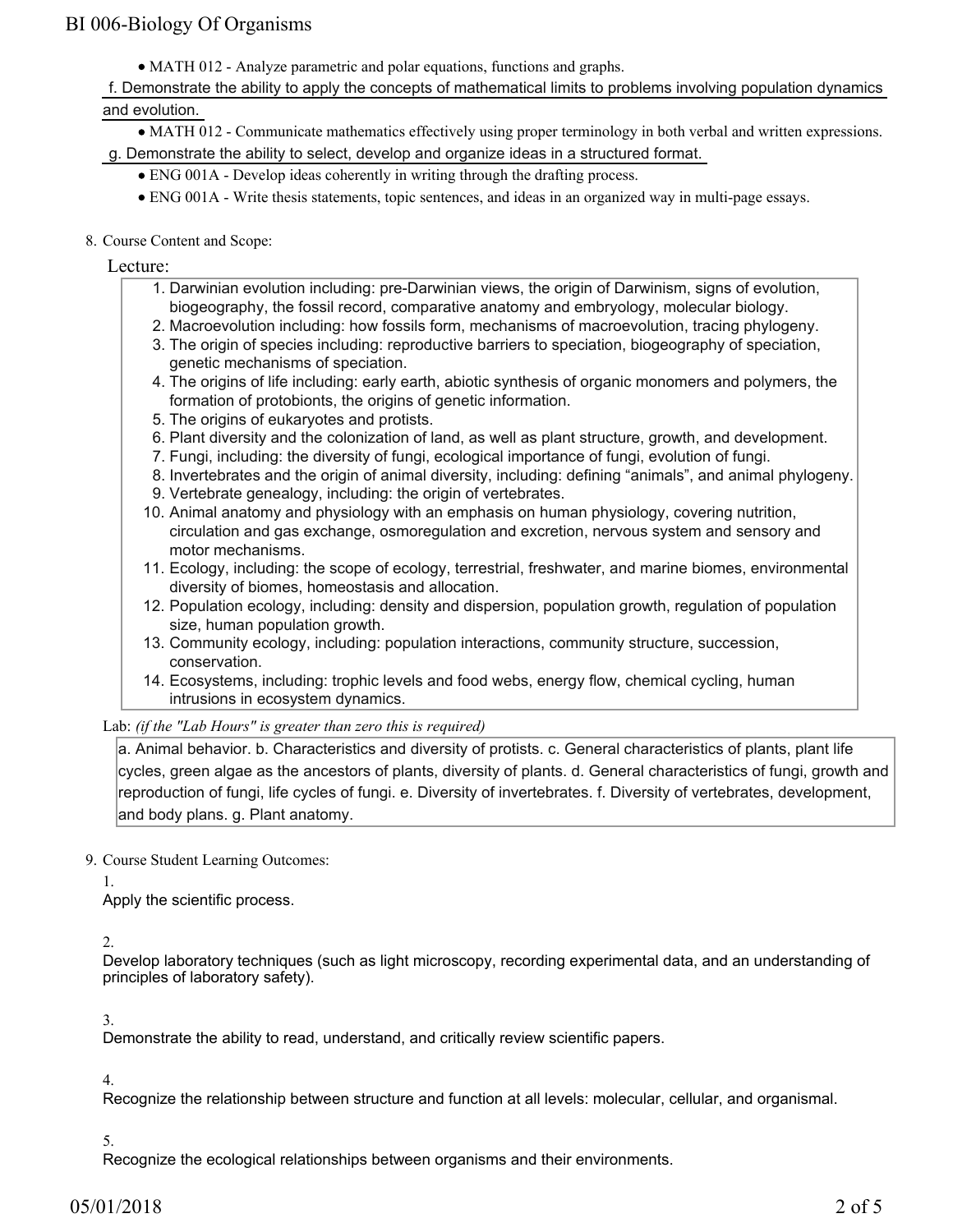6.

Describe the relationship between genetics and evolutionary theory.

7.

Evaluate the principles of evolutionary biology and identify the taxonomy and phylogenetic relationships of representative groups of organisms.

10. Course Objectives: Upon completion of this course, students will be able to:

a. Describe various organismic classifications and their phylogenetic relationships.

b. Explain Darwinian evolution including: the origins of Darwinian evolution.

c. List and describe the signs of evolution including biogeography, the fossil record, comparative anatomy, comparative embryology, and molecular biology. Examine the evidence of evolution in the laboratory.

d. List and describe the major factors that influence macroevolution.

e. Explain how prezygotic and postzygotic reproductive barriers influence speciation.

f. Explain the major concepts of population dynamics.

g. Evaluate the adaptive nature of organismal systems to various environments and understand the ecological role of several taxons.

h. Describe the concepts in community ecology.

i. Explain the physiology of plants and animals and how homeostasis is maintained.

j. Describe the factors that influence population genetics and how they relate to evolution of populations.

k. Explain how protozoan, fungi, plants and animal life originated and evolved.

l. Identify a variety of protozoans, fungi, plants, and animals.

m. Describe the body systems, anatomy and functional physiology of several taxons.

n. Perform dissections to understand organismal anatomy.

11. Methods of Instruction: *(Integration: Elements should validate parallel course outline elements)* 

- a. Laboratory
- b. Lecture
- c. Participation
- 12. Assignments: (List samples of specific activities/assignments students are expected to complete both in and outside of class.) In Class Hours: 126.00

Outside Class Hours: 144.00

a. In-class Assignments

- 1. Lecture quizzes and lab quizzes.
- 2. Lecture exams.
- 3. Laboratory practicals.
- 4. Laboratory exercises with data collection.
- b. Out-of-class Assignments

1. Written laboratory reports.

13. Methods of Evaluating Student Progress: The student will demonstrate proficiency by:

- Laboratory projects
- True/false/multiple choice examinations
- Student participation/contribution

14. Methods of Evaluating: Additional Assessment Information: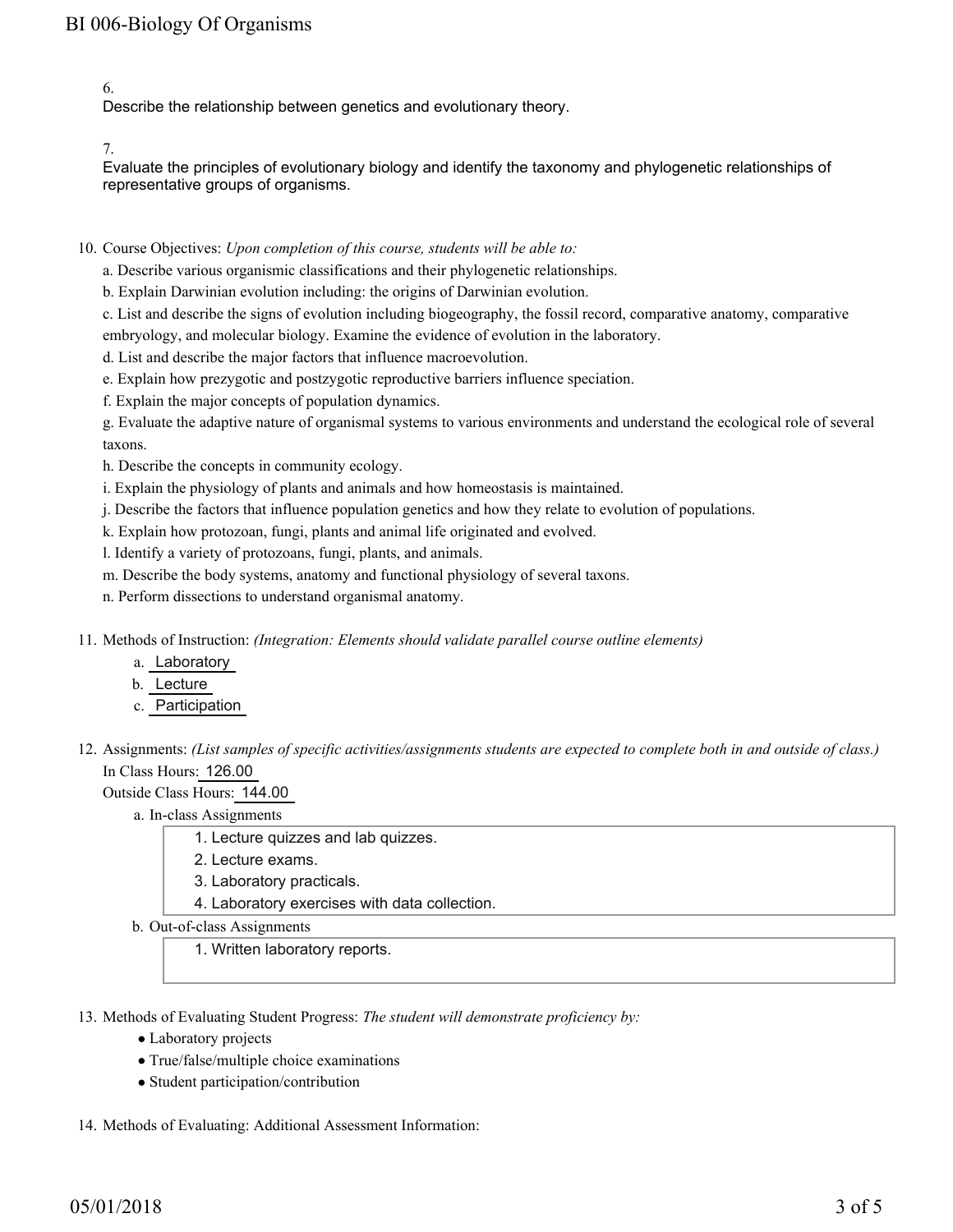# BI 006-Biology Of Organisms

|     | 15. Need/Purpose/Rationale -- All courses must meet one or more CCC missions.                                                                                                                                                                                                                                                                                                                                                                               |                                                                                                |                                                                      |                      |                     |  |
|-----|-------------------------------------------------------------------------------------------------------------------------------------------------------------------------------------------------------------------------------------------------------------------------------------------------------------------------------------------------------------------------------------------------------------------------------------------------------------|------------------------------------------------------------------------------------------------|----------------------------------------------------------------------|----------------------|---------------------|--|
|     | IGETC Area 5: Physical and Biological Sciences (mark all that apply)                                                                                                                                                                                                                                                                                                                                                                                        |                                                                                                |                                                                      |                      |                     |  |
|     | B: Biological Science with a Lab                                                                                                                                                                                                                                                                                                                                                                                                                            |                                                                                                |                                                                      |                      |                     |  |
|     | B: Biological Science without a Lab                                                                                                                                                                                                                                                                                                                                                                                                                         |                                                                                                |                                                                      |                      |                     |  |
|     | B: Biological Science, Lab only<br>CSU GE Area B: Physical and its Life Forms(mark all that apply)                                                                                                                                                                                                                                                                                                                                                          |                                                                                                |                                                                      |                      |                     |  |
|     | B2 - Life Science                                                                                                                                                                                                                                                                                                                                                                                                                                           |                                                                                                |                                                                      |                      |                     |  |
|     | PO-GE C1-Natural Sciences                                                                                                                                                                                                                                                                                                                                                                                                                                   |                                                                                                |                                                                      |                      |                     |  |
|     |                                                                                                                                                                                                                                                                                                                                                                                                                                                             | Explain concepts and theories related to physical, chemical, and biological natural phenomena. |                                                                      |                      |                     |  |
|     | Make critical judgments about the validity of scientific evidence and the applicability of scientific theories.<br>IO - Scientific Inquiry<br>Collect and analyze data. Skills of data collection include an understanding of the notion of hypothesis testing<br>and specific methods of inquiry such as experimentation and systematic observation.<br>Analyze quantitative and qualitative information to make decisions, judgments, and pose questions. |                                                                                                |                                                                      |                      |                     |  |
|     |                                                                                                                                                                                                                                                                                                                                                                                                                                                             |                                                                                                |                                                                      |                      |                     |  |
|     |                                                                                                                                                                                                                                                                                                                                                                                                                                                             |                                                                                                |                                                                      |                      |                     |  |
|     |                                                                                                                                                                                                                                                                                                                                                                                                                                                             |                                                                                                |                                                                      |                      |                     |  |
|     |                                                                                                                                                                                                                                                                                                                                                                                                                                                             |                                                                                                |                                                                      |                      |                     |  |
|     | IO - Critical Thinking and Communication                                                                                                                                                                                                                                                                                                                                                                                                                    |                                                                                                |                                                                      |                      |                     |  |
|     | Apply principles of logic to problem solve and reason with a fair and open mind.                                                                                                                                                                                                                                                                                                                                                                            |                                                                                                |                                                                      |                      |                     |  |
|     |                                                                                                                                                                                                                                                                                                                                                                                                                                                             |                                                                                                |                                                                      |                      |                     |  |
|     | 16. Comparable Transfer Course                                                                                                                                                                                                                                                                                                                                                                                                                              |                                                                                                |                                                                      |                      |                     |  |
|     | <b>University System</b>                                                                                                                                                                                                                                                                                                                                                                                                                                    | Campus                                                                                         | <b>Course Number</b>                                                 | <b>Course Title</b>  | <b>Catalog Year</b> |  |
|     |                                                                                                                                                                                                                                                                                                                                                                                                                                                             |                                                                                                |                                                                      |                      |                     |  |
|     | 17. Special Materials and/or Equipment Required of Students:                                                                                                                                                                                                                                                                                                                                                                                                |                                                                                                |                                                                      |                      |                     |  |
|     | <b>Dissection Kit</b>                                                                                                                                                                                                                                                                                                                                                                                                                                       |                                                                                                |                                                                      |                      |                     |  |
|     |                                                                                                                                                                                                                                                                                                                                                                                                                                                             |                                                                                                |                                                                      |                      |                     |  |
|     | <sup>18.</sup> Materials Fees:                                                                                                                                                                                                                                                                                                                                                                                                                              | Required Material?                                                                             |                                                                      |                      |                     |  |
|     | <b>Material or Item</b>                                                                                                                                                                                                                                                                                                                                                                                                                                     |                                                                                                |                                                                      | <b>Cost Per Unit</b> | <b>Total Cost</b>   |  |
|     |                                                                                                                                                                                                                                                                                                                                                                                                                                                             |                                                                                                | 19. Provide Reasons for the Substantial Modifications or New Course: |                      |                     |  |
|     |                                                                                                                                                                                                                                                                                                                                                                                                                                                             |                                                                                                |                                                                      |                      |                     |  |
|     |                                                                                                                                                                                                                                                                                                                                                                                                                                                             |                                                                                                |                                                                      |                      |                     |  |
|     | Course modification: Update to most recent textbook edition                                                                                                                                                                                                                                                                                                                                                                                                 |                                                                                                |                                                                      |                      |                     |  |
| 20. | a. Cross-Listed Course (Enter Course Code): N/A                                                                                                                                                                                                                                                                                                                                                                                                             |                                                                                                |                                                                      |                      |                     |  |
|     | b. Replacement Course (Enter original Course Code): N/A                                                                                                                                                                                                                                                                                                                                                                                                     |                                                                                                |                                                                      |                      |                     |  |
|     |                                                                                                                                                                                                                                                                                                                                                                                                                                                             |                                                                                                |                                                                      |                      |                     |  |
|     | 21. Grading Method (choose one): Letter Grade Only                                                                                                                                                                                                                                                                                                                                                                                                          |                                                                                                |                                                                      |                      |                     |  |
|     | 22. MIS Course Data Elements                                                                                                                                                                                                                                                                                                                                                                                                                                |                                                                                                |                                                                      |                      |                     |  |
|     | a. Course Control Number [CB00]: CCC000309875                                                                                                                                                                                                                                                                                                                                                                                                               |                                                                                                |                                                                      |                      |                     |  |
|     | b. T.O.P. Code [CB03]: 40100.00 - Biology, General                                                                                                                                                                                                                                                                                                                                                                                                          |                                                                                                |                                                                      |                      |                     |  |
|     | c. Credit Status [CB04]: D - Credit - Degree Applicable                                                                                                                                                                                                                                                                                                                                                                                                     |                                                                                                |                                                                      |                      |                     |  |
|     | d. Course Transfer Status [CB05]: A = Transfer to UC, CSU                                                                                                                                                                                                                                                                                                                                                                                                   |                                                                                                |                                                                      |                      |                     |  |
|     | e. Basic Skills Status [CB08]: 2N = Not basic skills course                                                                                                                                                                                                                                                                                                                                                                                                 |                                                                                                |                                                                      |                      |                     |  |
|     | f. Vocational Status [CB09]: Not Occupational                                                                                                                                                                                                                                                                                                                                                                                                               |                                                                                                |                                                                      |                      |                     |  |
|     | g. Course Classification [CB11]: Y - Credit Course                                                                                                                                                                                                                                                                                                                                                                                                          |                                                                                                |                                                                      |                      |                     |  |
|     | h. Special Class Status [CB13]: N - Not Special                                                                                                                                                                                                                                                                                                                                                                                                             |                                                                                                |                                                                      |                      |                     |  |
|     | i. Course CAN Code [CB14]: N/A                                                                                                                                                                                                                                                                                                                                                                                                                              |                                                                                                |                                                                      |                      |                     |  |
|     | j. Course Prior to College Level [CB21]: $Y = Not$ Applicable                                                                                                                                                                                                                                                                                                                                                                                               |                                                                                                |                                                                      |                      |                     |  |
|     | k. Course Noncredit Category [CB22]: Y - Not Applicable                                                                                                                                                                                                                                                                                                                                                                                                     |                                                                                                |                                                                      |                      |                     |  |
|     | 1. Funding Agency Category [CB23]: Y = Not Applicable                                                                                                                                                                                                                                                                                                                                                                                                       |                                                                                                |                                                                      |                      |                     |  |
|     | m. Program Status [CB24]: 1 = Program Applicable                                                                                                                                                                                                                                                                                                                                                                                                            |                                                                                                |                                                                      |                      |                     |  |
|     | Name of Approved Program (if program-applicable): BIOLOGY<br>Attach listings of Degree and/or Certificate Programs showing this course as a required or a restricted elective.)                                                                                                                                                                                                                                                                             |                                                                                                |                                                                      |                      |                     |  |